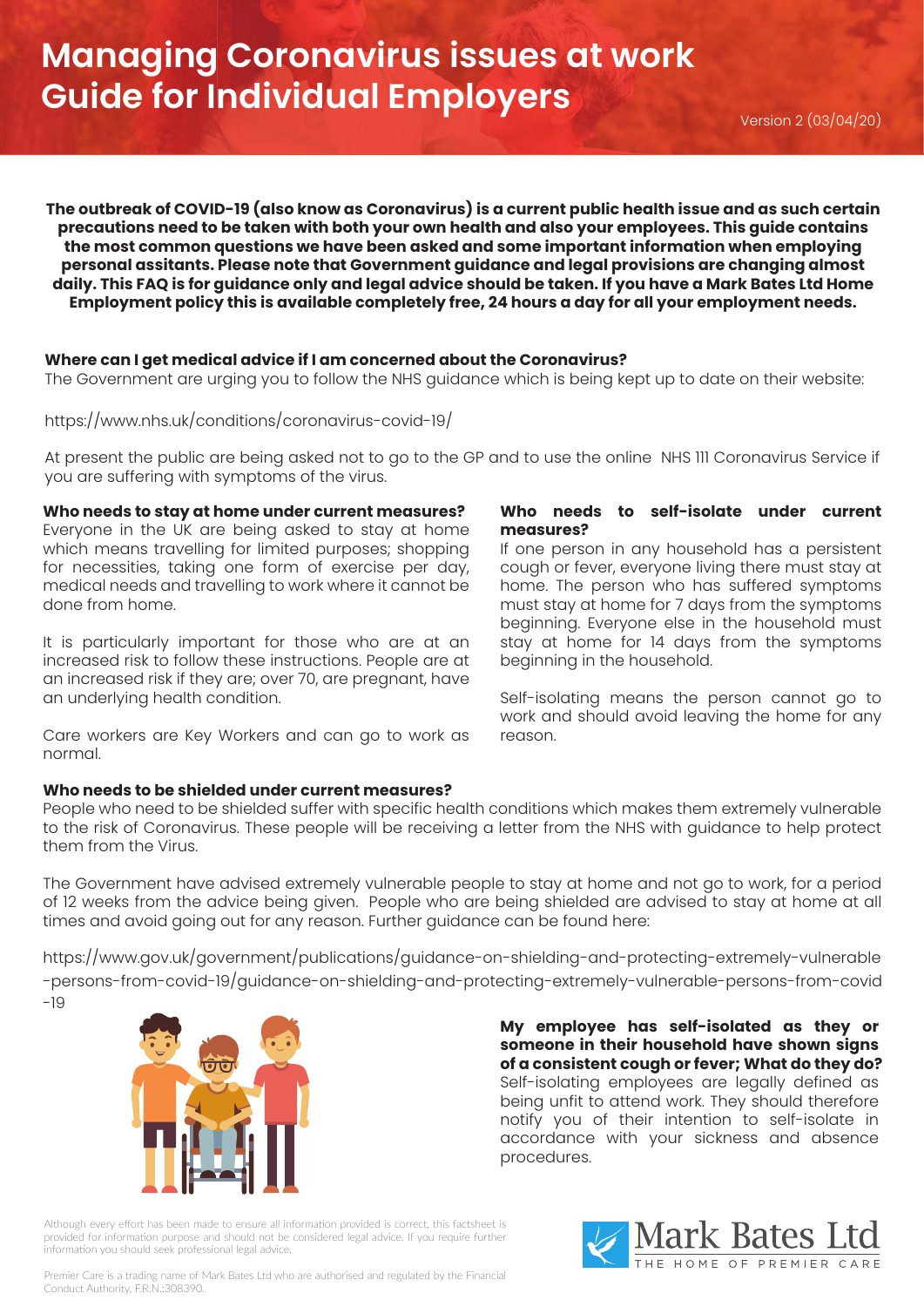# **Managing Coronavirus issues at work Guide for Individual Employers**

# **What are their rights?**

They have the right to remain away from work for a period of 14 days from the symptoms becoming known, or 7 days from them suffering symptoms personally, whichever is the later. You can find detailed Government guidance on staying at home due to a possible Coronavirus infection here:

<https://www.gov.uk/government/publications/covid-19-stay-at-home-guidance>

As the employee is considered to be unfit for work, they are entitled to statutory sick pay (if eligible) from day one of the absence.

Statutory sick pay is payable to employees who:

- -are employees or workers (includes zero hours and casual workers) and have earned on average £118 per week over the last 8 weeks, and
- -have given you the correct notice

If the employee is not eligible you must provide them with the SSP1 form to explain why, which will allow them to present a claim for possible benefits.

Statutory sick pay is paid at a rate of £94.25 per week, rising to £95.85 from 6th April 2020. The Government have announced that they will repay payments of SSP, up to 14 days, for each employee. If your employee is genuinely poorly with the virus themselves, they may well need more than 14 days. The NHS would expect to hear from them if symptoms have not alleviated after 14 days and so it is likely that further medical treatment and testing would be required at that stage. If the sickness absence persists beyond 14 days your normal sickness reporting procedures will apply, as will ongoing payment of SSP. At this stage you may feel it appropriate to obtain medical evidence to support the claim for ongoing SSP.

#### **What about medical evidence?**

In normal cases of sickness absence, you can ask the employee for a medical certificate, after the first seven days of circumstances self-isolation however, it is not advisable that you press for such evidence as the<br>current quideline to self-isolating self-isolating employees is that they are not to go to the GP. It would also be impossible for you to<br>demand evidence of another evidence of another<br>s private medical affairs householder's private medical where someone else is the reason your employee is self-isolating.

## **What do I do to get the support I need?**

You can call upon your usual resources when employees are on sick leave.

If you have other employees, you may be able to compel them to attend work to cover absences. Check your contract of employment to see how clear your rights are. Casual workers may be called upon to fill in hours also.

If you have no other employees, use of a temporary agency may work for you. Speak to your local Direct Payments support team urgently if you cannot manage to get replacement cover yourself, particularly if you want to employ family members who live with you on a temporary basis.

### **My employee is in the extremely vulnerable category and needs to be shielded for the full 12 weeks, what are their rights?**

The first thing you should do is speak to your funding body who will tell you what funds are available for workers in this position.

According to general Government guidance, employees who are shielding in line with public health guidance can be placed on furlough leave, which is a type of leave from work on 80% of their normal pay and reclaimed from HMRC at a later date. However, there is some uncertainty as to whether this scheme is open to direct payment employers and so taking careful guidance from your funding body is absolutely essential before you communicate anything to your employee.



Although every effort has been made to ensure all information provided is correct, this factsheet is provided for information purpose and should not be considered legal advice. If you require further information you should seek professional legal advice.



Premier Care is a trading name of Mark Bates Ltd who are authorised and regulated by the Financial Conduct Authority, F.R.N.:308390.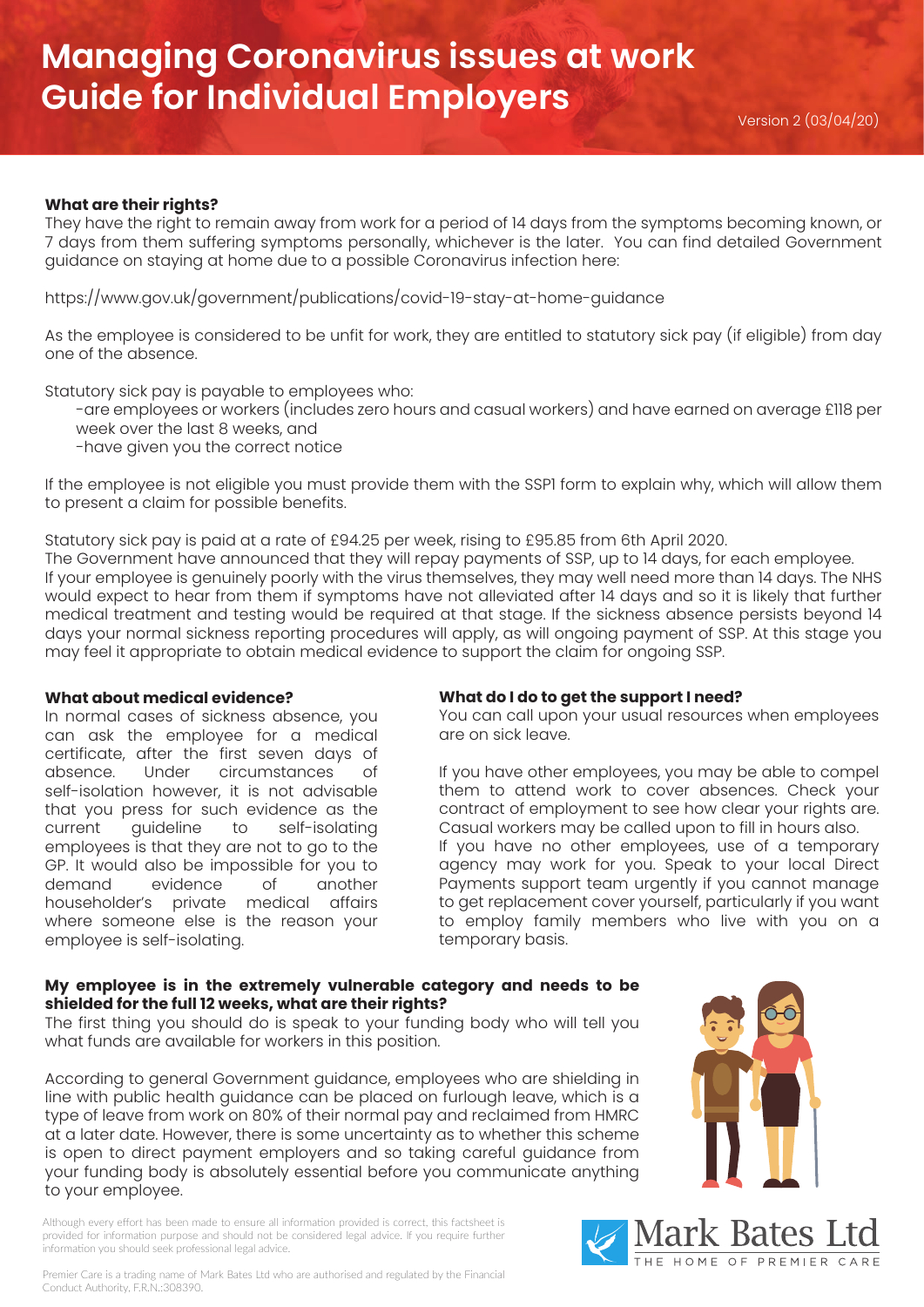# **Managing Coronavirus issues at work Guide for Individual Employers**

# **I and/or someone in my household have shown symptoms of the virus; What do I do?**

The current guidance is that if one person in any household has a persistent cough or fever, everyone living there must stay at home for 14 days.

The purpose of this provision is to try to prevent the spread of infection. You can find detailed Government guidance on staying at home due to a possible Coronavirus infection here

[https://www.gov.uk/government/publications/covid-19-st](https://www.gov.uk/government/publications/covid-19-stay-at-home-guidance) ay-at-home-guidance

# **What do I tell my employees to do?**

Assuming your employees are themselves fit and willing to attend work, they should carry on fulfilling their duties. It is essential that they take very seriously any new rules on health and safety procedures you implement. It is not just for their own protection but also to prevent the spread of infection to other people in the household, fellow colleagues and the public at large when leaving your home.

Employees should not remove stocks of hygiene and protective equipment such as hand washes, gloves and aprons, from your home and they should notify you in advance of stocks becoming low to allow you plenty of time to re-stock.

### **I would rather not have my employees come into my home whilst my household is self-isolating, and I believe I can cope without paid support for 14 days, what are my employee's rights?**

For permanent employees who work regular hours you may find that there is a right in the contract to put them on a period of lay off. This means a temporary suspension of their work and pay. Please note that this will only apply if your contract is very clear that you have a right to lay off the employee under these circumstances.

An employee on lay off has a right to statutory guarantee pay which is up to £29 per day (rising to £30 from 6th April 2020) and is only payable for the first five days of absence.

If you do not have a lay off clause you can ask the employee not to attend work and pay them in full during the absence. If there is a lay off clause, but you want to pay your employee anyway, it would be sensible to check with your funding body (Local authority or CCG) to make sure they are happy for you to pay it.

If you use casual or zero hours workers and work has not already been agreed in advance, you do not have to offer them work during this time.

Although every effort has been made to ensure all information provided is correct, this factsheet is provided for information purpose and should not be considered legal advice. If you require further information you should seek professional legal advice.

Premier Care is a trading name of Mark Bates Ltd who are authorised and regulated by the Financial Conduct Authority, F.R.N.:308390.

# **If I self-isolate does that mean I go without care?**

No. The Government are urging everyone to stay at home and where possible to allow employees to work from home. However, it is recognised that you may not be able to manage without your Personal Assistant(s) and so you are not under an obligation to remove your employees from the household.

Where you continue to receive employee support at home you remain under an obligation to ensure that there is a safe system of work in place and that hygiene standards are maintained to a high standard. You will find guidance on good practices in the following Government guides:

[https://www.gov.uk/government/publications/](https://www.gov.uk/government/publications/covid-19-stay-at-home-guidance) covid-19-stay-at-home-guidance

https://www.gov.uk/government/publications/ covid-19-residential-care-supported-living-a [nd-home-care-guidance/covid-19-guidance](https://www.gov.uk/government/publications/covid-19-residential-care-supported-living-and-home-care-guidance/covid-19-guidance-for-supported-living-provision) for-supported-living-provision

Make sure that new health and safety rules and procedures are always fully explained to your workers and ensure to enforce them. Ideally, a record should be made of the measures you have implemented in your home.



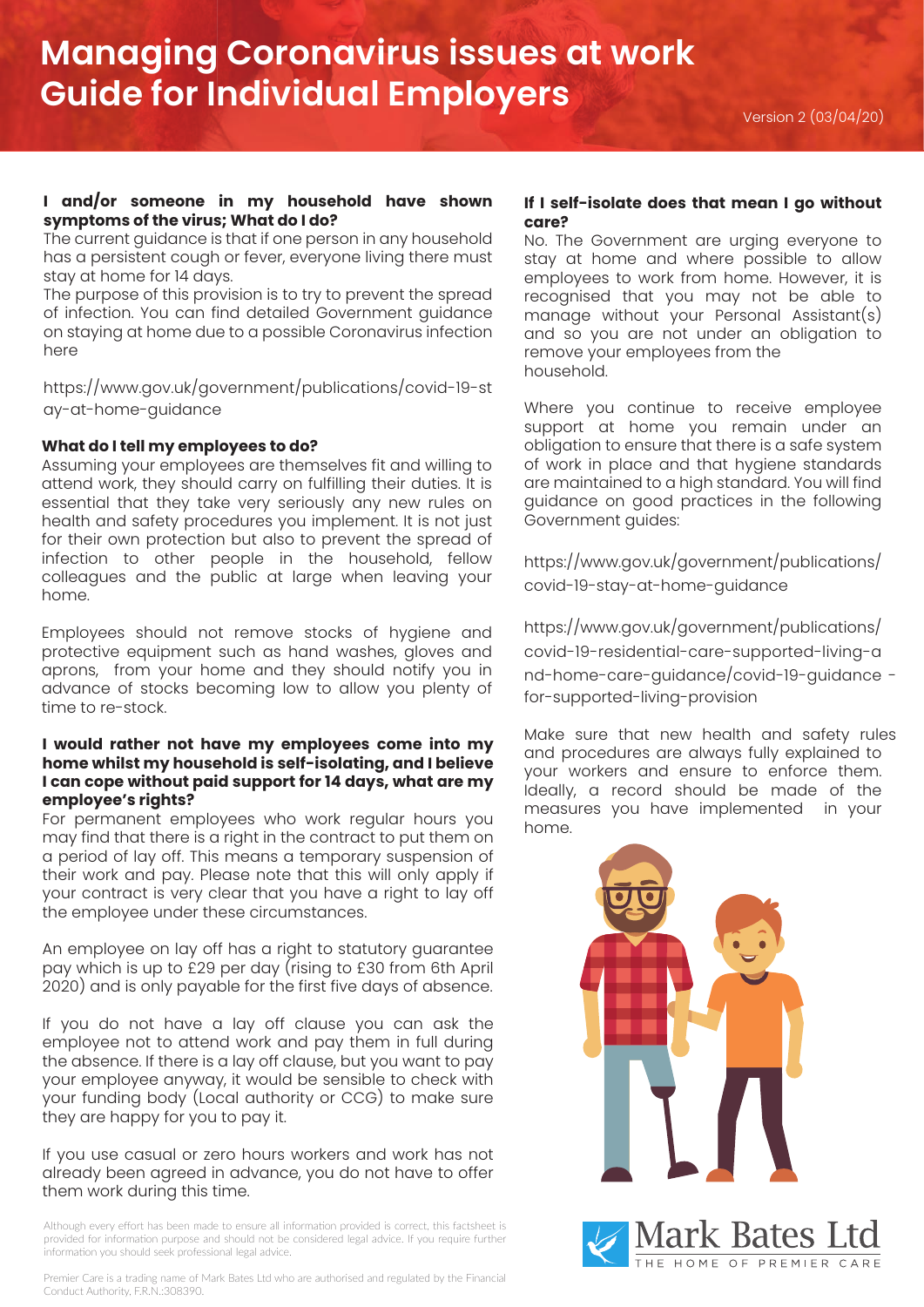# **Managing Coronavirus issues at work Guide for Individual Employers** Version 2 (03/04/20)

# **The Government have suggested that people in the extremely vulnerable category are shielded and stay at home 12 weeks;**

### **I or someone in my household fall into that category, but I still need care, what can I do?**

You can social distance and avoid going out in public as the Government have recommended, but still have workers come into your home to provide care. Of course, if no one in the household has any symptoms of the virus and neither do the workers, there isn't strictly a need to put in place stringent health and safety procedures above and beyond your current regime. However, as you are a high-risk household you can choose to insist on greater standards and hygiene and care from your workers. See the Government guidance on supported living management:

[https://www.gov.uk/government/publications/covid-19-residential-care-supported-living-and-home-care](https://www.gov.uk/government/publications/covid-19-residential-care-supported-living-and-home-care-guidance/covid-19-guidance-for-supported-living-provision)guidance/covid-19-guidance-for-supported-living-provision

### **I am in the extremely vulnerable category and do not want to take the risk of having workers coming into my home, I'd prefer to have unpaid support from family for a 12 weeks period, what can I do?**

This depends on your circumstances. Such a large gap in cover from an employee would usually result in terminating the employee's contract on grounds of redundancy, as their work has diminished and they are no longer required. However, you probably want to re-instate the employee once the 12 week period is over and so wouldn't want the suspension of their duties to be permanent.

As you have a direct payment as a result of a care and support plan, any changes you make will need to be agreed with your funding body. Speak to your Direct Payment support team for guidance on the options which can be summarised as the following:

Terminate the employee's contract on grounds of redundancy. Your employee would be entitled to a statutory redundancy payment if they have completed two years service. You would also need to pay the employee in full for any notice period and annual leave which has been accrued and not taken.

Pay the employee in full whilst they are not attending work. You should seek confirmation from your funding body before making this decision.

If redundancy appears to be a very realistic option, meaning the employee faces the permanent termination of employment and there is no way to simply cover their full pay instead, the final option is to designate them a furloughed worked in line with the Government's Job Retention Scheme. There is some uncertainty as to whether this scheme is open to direct payment employers and so taking careful guidance from your funding body is absolutely essential before you communicate anything to your employee. If your funding body approves, this scheme will allow you to place the worker on leave from work on 80% of their normal pay for a minimum of three weeks. You will need to agree it with the worker and confirm in writing that they have been furloughed. The unique circumstances may encourage an employee to go on a period of leave at reduced pay in order to protect their employment. Holidays also continue to accrue at the same rate that they did while the PA was working. You can allow the employee to be an emergency volunteer for the NHS or accept work elsewhere during their period of leave.

Where 12 weeks of absence isn't a realistic consideration for you remember that the employee has accrued annual leave which can be used to give them time off with full pay.

If you use casual or zero hours workers and work has not already been agreed in advance, you do not have to offer them work during this time but you may be able to put them on furlough leave if your funding body agrees the scheme

Although every effort has been made to ensure all information provided is correct, this factsheet is provided for information purpose and should not be considered legal advice. If you require further information you should seek professional legal advice.

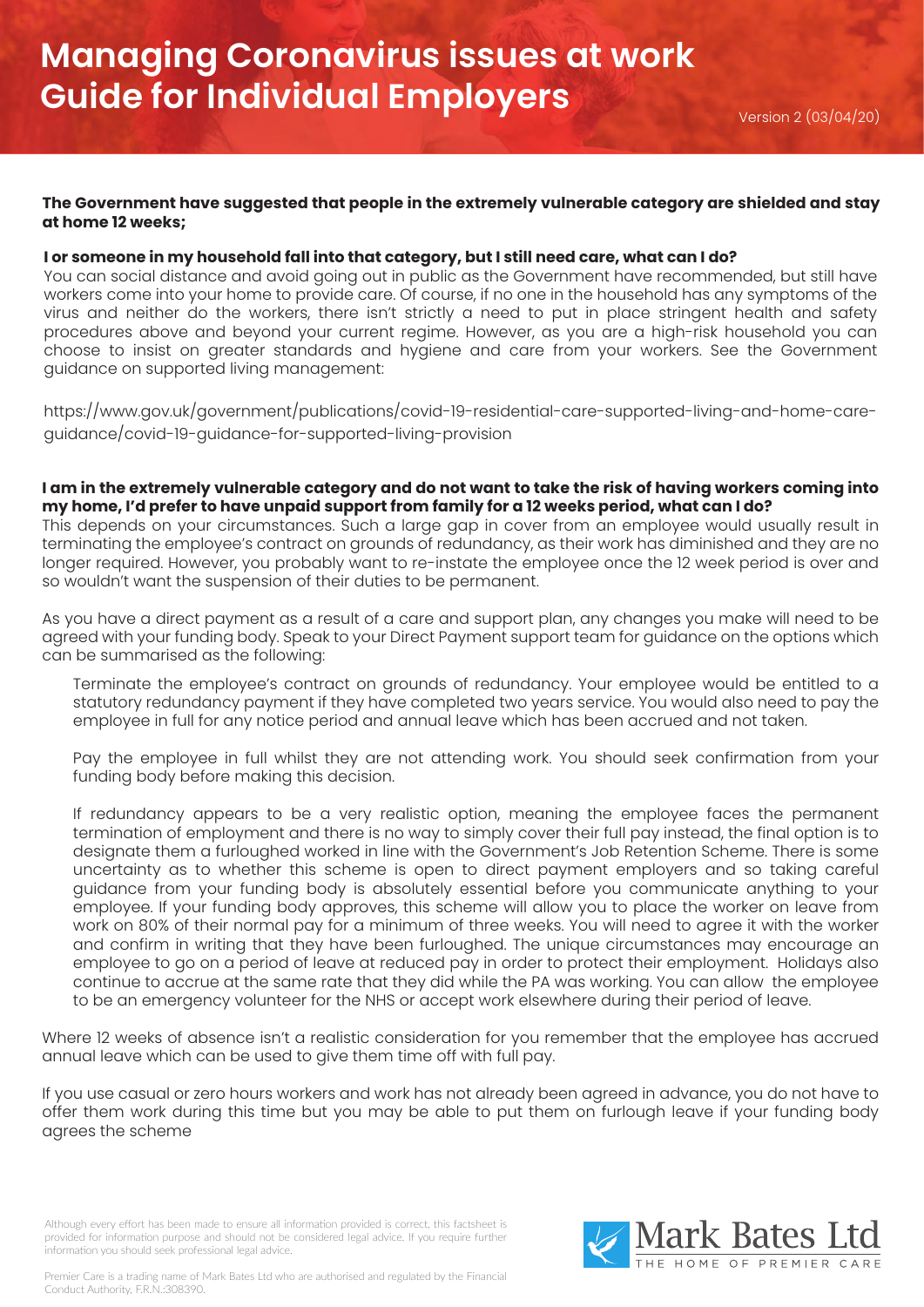# **Managing Coronavirus issues at work** Guide for Individual Employers **Vice Aurilie 10 (03/04/20)**

# **My worker is in the high-risk and/or extremely vulnerable category but wants to continue to attend work, can I allow them to?**

In the case of high risk employees, yes, you can. The Government have made recommendations for high-risk individuals to stay at home, but it is not mandatory.

In the case of Extremely vulnerable employees who are being strongly advised to follow shielding precautions, attending work isn't advisable. You should talk to your employee about why it is they want to come to work and explore with them any options that may be available to help them avoid the risks that coming to work would bring. After careful discussion with your funding body, you may find that there are ways of funding all or part of their leave

If your employee continues to attend work, it would be wise to increase your hygiene and health and safety procedures so you are doing everything you can to prevent the risk of spreading infection between you. Make a written record of steps you have taken to protect each other.

### **My worker is in the high-risk and/or extremely vulnerable category and is refusing to attend work, what can I do?**

Under normal circumstances, an employee who isn't sick but is refusing to attend work, would be in breach of contract that would justify disciplinary action, and potentially lead to termination of employment. However, under the circumstances, and given that they are acting upon Government guidance, it is far less likely that a dismissal on such grounds would be reasonable.

Those in these higher risk categories are also employees who have protected characteristics under the Equality Act 2010. In cases of those with disabilities, you are under an obligation to make reasonable adjustments and alter working practices so they do not suffer a detriment. In the case of those with a comparably different age to the rest of your work force and pregnant women, you cannot allow them to suffer a detriment as a result of their protected characteristic. You must also not penalise these workers for having attempted to assert their rights.

The Government expect those most at risk in the extremely vulnerable category to be shielded which means stay at home for 12 weeks from the advice being given. Funding options for this leave should be explored with your funding body.

For those who are high risk but don't require to be shielded, they are advised to stay at home and practice social distancing procedures where possible. For these workers, you may be able to simply agree that they remain away from work. You would have no obligation to pay them during this time, but holiday would continue to accrue as normal. Remember that accrued annual leave can be taken during this time. Speak to your local Direct Payment support team if you are struggling to arrange replacement cover.

For those who are pregnant and staying off work without pay, it is important to note that this could impact their rights to claim Statutory Maternity Pay (SMP) when their maternity commences. To be eligible for SMP the employee must have earned an average of £118 per week during the 8 weeks prior to the qualifying week (the 15th week prior to the due date). A period of 12 weeks with no pay whatsoever could interfere with her average earnings. This issue may not stop her from taking the time out, but it is advisable for you to notify her of the risk. If she does not qualify for SMP when the time comes, she will need to apply to the Government for Statutory Maternity Allowance instead.



Premier Care is a trading name of Mark Bates Ltd who are authorised and regulated by the Financial Conduct Authority, F.R.N.:308390.